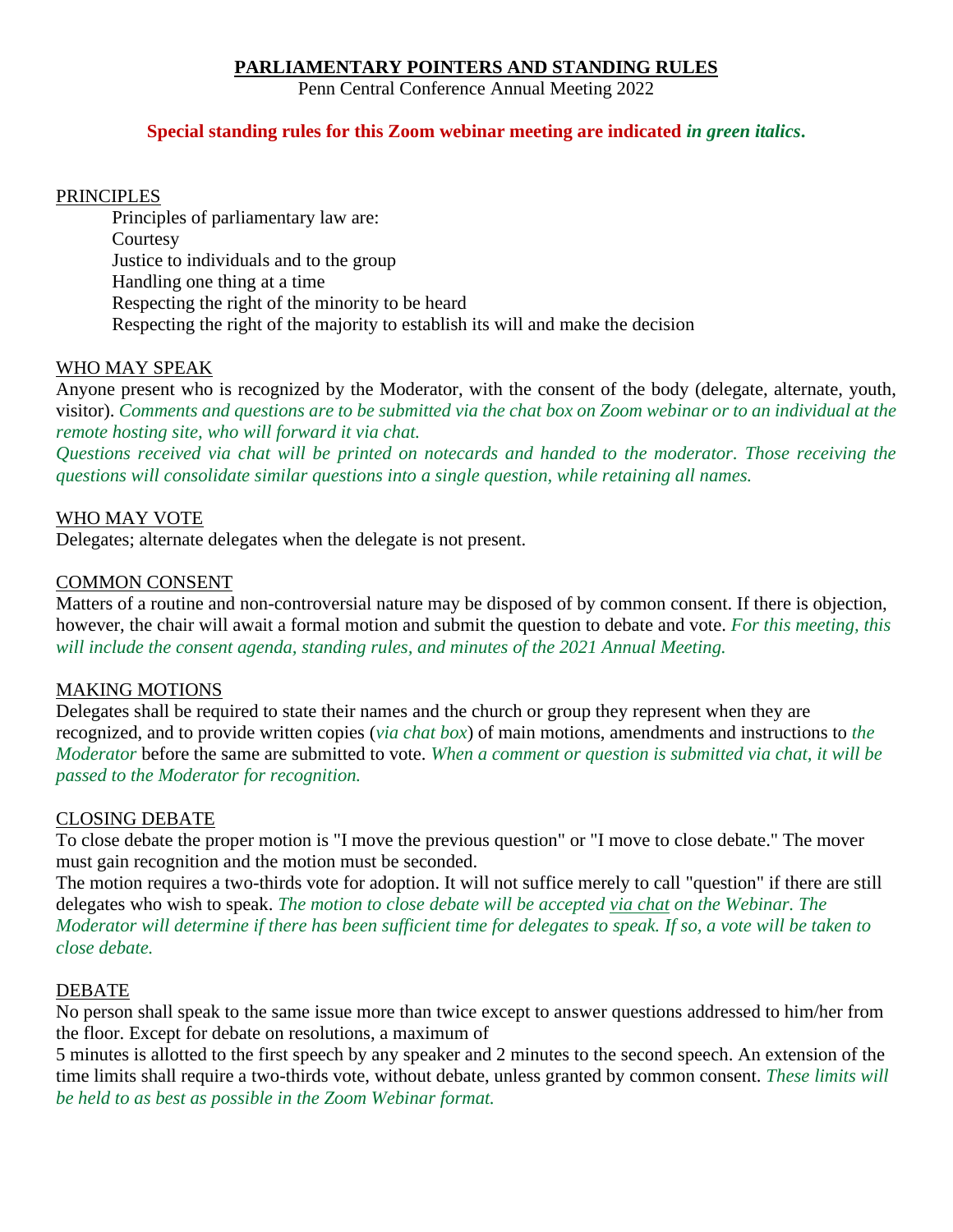**Please Note:** Because the 2022 Annual Meeting is being held via Zoom Webinar due to the pandemic, several of these parliamentary practices do not hold.

# **A Small Parliamentary Handbook for Those Who Desire One**

## **PARLIAMENTARIANS**

Assisting the moderator will be our parliamentarian. The parliamentarian will be on the platform with the moderator but is available on request to provide assistance to delegates. The parliamentarian will consult with you if you need assistance in offering a motion. The parliamentarian is available during the business session and both are available before and after sessions.

### **SPEAKING DURING THE SESSION**

Voice on the floor of the plenary of the Penn Central Conference is limited to delegates, and those designated voice without vote. In order to be recognized, a participant must come to a microphone. In addition to the microphones on the platform, which will be used for the presentation of reports and new business, there are microphones in the delegate area with colored signs:

**Green:** for speaking in favor of the question before the house.

**Red:** for speaking in opposition to the question.

White: for offering an amendment or other normal subsidiary motion known as procedural motions.

Yellow: for a Point of Order or other incidental or privileged motions.

A youth-page is stationed at each of these microphones to signal the Chair when someone wishes to speak.

# **HOW BUSINESS IS INTRODUCED**

In the opening plenary session, the Standing Rules and Agenda are adopted. Thereafter, they may be changed or suspended only by a 2/3 vote or by "general consent." Other items, including new business if any, may be introduced by title only.

### **SETTING THINGS IN MOTION**

On Friday afternoon, there will be a hearing on each of the resolutions, between the hours of 4:00 and 5:00 P.M. Please consult the agenda to find the times and locations for hearing of resolutions you are interested in. On Friday evening, all resolutions will be introduced by title and one person representing the makers of the motion may speak to that resolution. Delegates will then be given the opportunity to vote on whether they wish to consider a particular resolution. Only those resolutions that receive a majority vote on Friday evening will be considered on Saturday at plenary.

At the appropriate time during the Saturday morning plenary, the resolutions will be called for in order. Debate begins when the Moderator states that "the question is before the house." At this point, the green and red microphones will be used alternately and debate will proceed in accordance with time limits and other provisions stated in the Standing Rules. While a Main Motion is under consideration, it may be modified by moving TO AMEND (white microphone). By "striking out" and/or "inserting" words, or by "substituting" new wording for the entire motion.

An amendment requires a second and a majority vote. Please note that the Moderator will not entertain a motion to amend until there has been opportunity for two speeches in favor of the main motion and two in opposition. Any substantive amendment should be delivered to the platform in writing at once. It is permissible to move to "amend the amendment," but it gets terribly confusing and is not recommended. By the way, you need not go to a microphone or be recognized by the Chair in order to second a motion.

A "second" simply indicates that there is someone besides the mover who wishes to have the motion considered. If there isn't, the motion would only waste time and is best allowed to die quickly "for lack of a second."

# **KEEPING THEM MOVING**